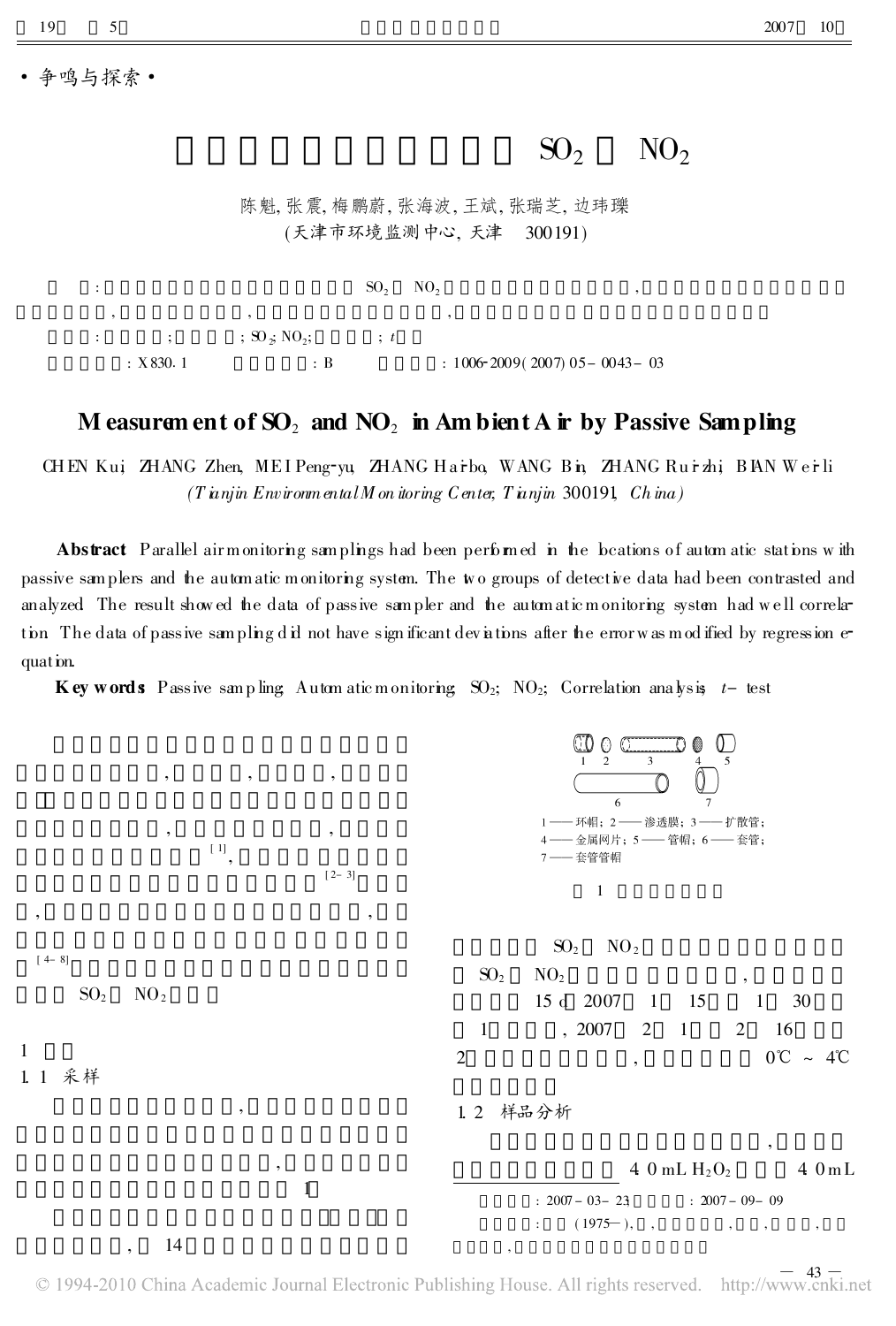| 5<br>19                                                                                                      |                                                                     |                                                       | $SO_2$ NO <sub>2</sub>                                                                                                                                                                                                             | 2007<br>10      |
|--------------------------------------------------------------------------------------------------------------|---------------------------------------------------------------------|-------------------------------------------------------|------------------------------------------------------------------------------------------------------------------------------------------------------------------------------------------------------------------------------------|-----------------|
| $^\circ$<br>$-100$<br>NO <sub>2</sub><br>3 42 $\mu$ g/m <sup>3</sup> 0 31 $\mu$ g/m <sup>3</sup><br>1.3 数据处理 | $30 \text{ m}$ in<br>NO <sub>2</sub><br>SO <sub>2</sub><br>$^\circ$ | 1 <sub>h</sub><br>${\rm D}{\rm X}$<br>SO <sub>2</sub> | 自动监测 $\rho$ (SO <sub>2</sub> ) / (µg · m <sup>-3</sup> )<br>220.0<br>180.0<br>140.0<br>120.0<br>$\mathbf{0}$<br>120.0 150.0 180.0 210.0 240.0<br>90.0<br>被动采样监测 ρ(SO <sub>2</sub> ) / (μg · m <sup>-3</sup> )<br>2 $\mathrm{SO}_2$ |                 |
|                                                                                                              |                                                                     |                                                       | $t= 2$ 209> $t_0$ 025(13),                                                                                                                                                                                                         |                 |
| 2<br>$SO2$ 数据分析<br>2 <sub>1</sub><br>SO <sub>2</sub>                                                         |                                                                     |                                                       | 6 7%,<br>$\alpha = 0$ 05                                                                                                                                                                                                           | SO <sub>2</sub> |

 $SO<sub>2</sub>$  1

11. 5%

 $1 \quad \text{SO}_2$ 

|                |                                           |                                                             |                            |                                      |                  |          |                |                                                                | $1102$ $2020$ $11$                     |         |                                       |
|----------------|-------------------------------------------|-------------------------------------------------------------|----------------------------|--------------------------------------|------------------|----------|----------------|----------------------------------------------------------------|----------------------------------------|---------|---------------------------------------|
|                | $\rho(\overline{\mathrm{SO}_2)^{\oplus}}$ | $\rho(\overline{SO_2})^{\circledR}$                         |                            | $\rho(\mathrm{SO}_2)$ <sup>®</sup>   |                  |          |                |                                                                |                                        |         |                                       |
|                |                                           | $/(\mu_{g^{\bullet} m}^{-3})$ $/(\mu_{g^{\bullet} m}^{-3})$ | $\mathcal{P}\!\!/\!\!\rho$ | $/(\mu g \cdot m^{-3})$              |                  | $1\%$    |                | 11.8%,                                                         | 2                                      |         |                                       |
| $\mathbf{1}$   | 181 8                                     | 176.4                                                       | 3.1                        | 180 1                                | 2 <sub>1</sub>   |          |                |                                                                |                                        |         |                                       |
| $\overline{c}$ | 219 6                                     | 204.1                                                       | 7.6                        | 207.5                                | 1 7              |          |                | $2 \text{NO}_2$                                                |                                        |         |                                       |
| 3              | 121 2                                     | 123.4                                                       | $-1.8$                     | 136 1                                | 10 <sub>3</sub>  |          |                |                                                                |                                        |         |                                       |
| $\overline{4}$ | 117.5                                     | 153.7                                                       | $-23.6$                    | 133 4                                | $-132$           |          |                | $\rho(NO_2)$ <sup>①</sup>                                      | $\rho(\overline{NO_2})^{\circledcirc}$ |         | $\rho(\text{NO}_2)$ <sup>®</sup>      |
| 5              | 133 0                                     | 124.8                                                       | 6.6                        | 144 6                                | 159              |          |                | $/(\mu_{g^{\bullet} m}^{-3})$ $/(\mu_{g^{\bullet} m}^{-3})$ // |                                        |         | $/(\mu g \cdot m^{-3})$               |
| 6              | 203 5                                     | 193.2                                                       | 5.3                        | 195 8                                | 14               |          | -1             | 53 9                                                           | 55 8                                   | $-3.4$  | 59.4                                  |
| 7              | 147.3                                     | 156.9                                                       | $-6.1$                     | 1550                                 | $-12$            |          | $\overline{c}$ | 66 8                                                           | 868                                    | $-23.0$ | 76.9                                  |
| 8              | 117.6                                     | 135.1                                                       | $-13.0$                    | 133 5                                | $-12$            |          | 3              | 57 6                                                           | 51 2                                   | 12.5    | 64.4                                  |
| 9              | 112 4                                     | 150.9                                                       | $-25.5$                    | 129 7                                | $-141$           |          | 4              | 67.5                                                           | 70 9                                   | $-4.8$  | 77.8                                  |
| 10             | 67.2                                      | 90.7                                                        | $-25.9$                    | 969                                  | 68               |          | 5              | 38 3                                                           | 48 4                                   | $-20.9$ | 38.3                                  |
| 11             | 163 0                                     | 187.6                                                       | $-13.1$                    | 166 4                                | $-113$           |          | 6              | 48 9                                                           | 50 2                                   | $-2.6$  | 52.7                                  |
| 12             | 1054                                      | 123.2                                                       | $-14.4$                    | 124 6                                | 1 <sub>1</sub>   |          | 7              | 49 4                                                           | 54 6                                   | $-9.5$  | 53.3                                  |
| 13             | 92 6                                      | 106.6                                                       | $-13.1$                    | 115 3                                | 8 2              |          | 8              | 53 1                                                           | 62 6                                   | $-15.2$ | 58.3                                  |
| 14             | 154 8                                     | 152 8                                                       | 1.3                        | 160 5                                | 5 0              |          | 9              | 38 9                                                           | 37.8                                   | 2.9     | 39.2                                  |
|                | $\circled{1}$                             | : ②                                                         | $;\circledS$               |                                      |                  |          | 10             | 57.0                                                           | 62 3                                   | $-8.5$  | 63.6                                  |
|                |                                           |                                                             |                            |                                      |                  |          | 11             | 64 6                                                           | 82 2                                   | $-21.4$ | 73.9                                  |
|                |                                           |                                                             |                            |                                      |                  |          | 12             | 35 5                                                           | 29 8                                   | 19.1    | 34.6                                  |
|                | SO <sub>2</sub>                           |                                                             |                            | SO <sub>2</sub>                      |                  |          | 13             | 40 2                                                           | 464                                    | $-13.4$ | 40.9                                  |
|                |                                           |                                                             |                            |                                      |                  | y        | 14             | 44 8                                                           | 41 5                                   | 8.0     | 47.1                                  |
|                | $= 0$ 726 $x + 48$ 1                      |                                                             |                            | 0 9 2 6<br>$r_{-}$                   |                  |          |                | $\circled{1}$                                                  | $;\circled{2}$                         | : ③     |                                       |
|                | $\alpha = 0.05$                           |                                                             | $\cdot$ $\cdot$ $\cdot$    |                                      | $r_{0.05(12)}$ = |          |                |                                                                |                                        |         |                                       |
|                | 0 532                                     |                                                             |                            | $\overline{2}$                       |                  |          |                | $\zeta\zeta$                                                   |                                        |         |                                       |
|                |                                           |                                                             |                            |                                      |                  |          |                | ,,<br>NO <sub>2</sub>                                          |                                        |         |                                       |
|                |                                           | $\zeta\zeta$<br>$^\circ$                                    |                            |                                      |                  |          |                |                                                                |                                        |         | $t = 2$ 173> $t_0$ $\mathfrak{a}_{5}$ |
|                | $- t$                                     | ,,                                                          |                            |                                      |                  | $\alpha$ |                |                                                                |                                        |         |                                       |
|                | $= 0.05$                                  |                                                             |                            | $t_0$ 025(13) = 2 160 <sup>(9)</sup> |                  |          |                | , NO <sub>2</sub>                                              |                                        |         |                                       |
|                |                                           |                                                             |                            | $\it t$                              | $\,$             |          |                |                                                                |                                        |         | $y = 1$ 35 $x - 13$ 4                 |
|                |                                           |                                                             |                            |                                      |                  |          |                |                                                                |                                        |         |                                       |

2. 2 NO<sub>2</sub> 数据分析

/%  $\rho(\text{NO}_2)$  $/(\mu g \cdot m^{-3})$  $\rho_{\!\!/\!\!o}$  $1 \t 53 \t 9 \t 55 \t 8 \t -3 \t 4 \t 59 \t 4 \t 6 \t 5$  $-23.0$  76. 9  $-11.4$ 3 57. 6 51. 2 12. 5 64. 4 25. 8 4 67. 5 70. 9 - 4. 8 77. 8 9. 8  $-20.9$  38. 3  $-20.8$  $-2.6$  52. 7 4. 9  $7 \t 49.4 \t 54.6 \t -9.5 \t 53.3 \t -2.3$  $-15.2$  58. 3  $-6.8$ 9 38. 9 37. 8 2. 9 39. 2 3. 6  $10 \quad 57.0 \quad 62.3 \quad -8.5 \quad 63.6 \quad 2.1\%$  $-21.4$  73. 9  $-10.1$ 12 35.5 29.8 19.1 34.6 16.0  $13 \t 40 \t 2 \t 46 \t 4 \t -13 \t 4 \t 40 \t 9 \t -11 \t 8$ 14 44.8 41.5 8.0 47.1 13.6  $\begin{matrix} (1) & \cdots & \cdots & (2) \end{matrix}$  ;  $\begin{matrix} (2) & \cdots & \cdots & (2) \end{matrix}$  $\frac{1}{t}$  - t  $t= 2$  173>  $t_0$   $(25(13))$ ,

 $t$ ,  $t= 0.001$   $t_{0.025(13)}$ ,

,

-44 - 0 1994-2010 China Academic Journal Electronic Publishing House. All rights reserved. http://www.cnki.net